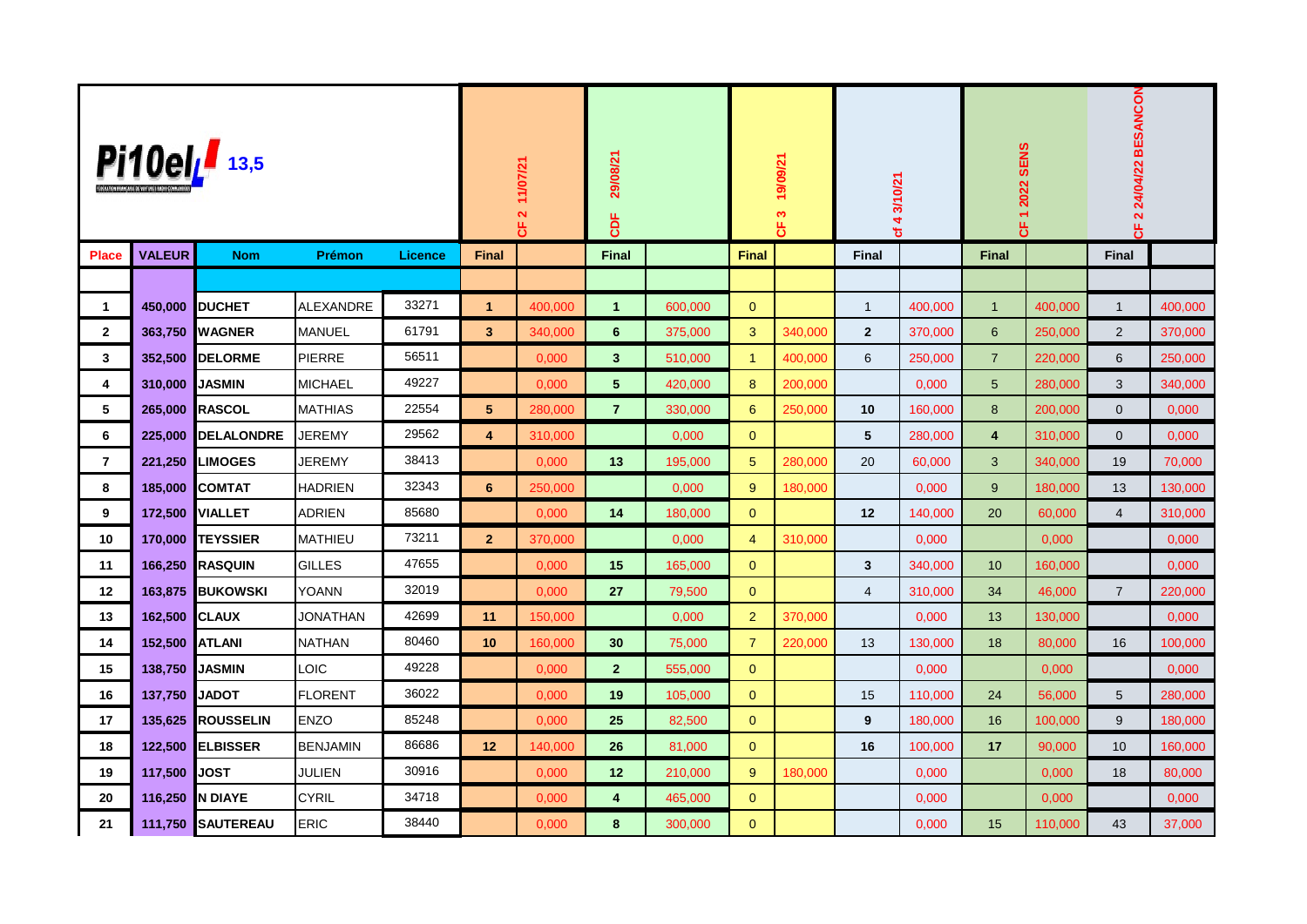| 22 | 105,000 | <b>ORER</b>                    | <b>EUGENE</b>    | 36428 | 17             | 90,000  |    | 0,000   | 15             | 110,000 | 11             | 150,000 | 19             | 70,000  | 20 | 60,000  |
|----|---------|--------------------------------|------------------|-------|----------------|---------|----|---------|----------------|---------|----------------|---------|----------------|---------|----|---------|
| 23 | 97,500  | <b>POUFFIER</b>                | <b>MAXIME</b>    | 76380 |                | 0,000   | 10 | 240,000 | $\mathbf{0}$   |         |                | 0,000   |                | 0,000   | 11 | 150,000 |
| 24 | 97,000  | <b>I</b> GIBERT                | <b>SEBASTIEN</b> | 79181 |                | 0.000   | 18 | 120,000 | $\overline{0}$ |         | 17             | 90.000  | 22             | 58,000  | 14 | 120,000 |
| 25 | 92,500  | <b>CONCIALDI</b>               | <b>BASILE</b>    | 21287 |                | 0,000   |    | 0,000   | $\overline{0}$ |         |                | 0,000   | $\overline{2}$ | 370,000 |    | 0,000   |
| 26 | 91,250  | <b>BOUDET</b>                  | <b>SERGE</b>     | 23633 |                | 0,000   | 11 | 225,000 | $\mathbf{0}$   |         |                | 0,000   | 30             | 50,000  | 17 | 90,000  |
| 27 | 84,750  | <b>ASBATI</b>                  | <b>MARC</b>      | 35067 | 8              | 200,000 |    | 0,000   | 16             | 100,000 |                | 0,000   | 41             | 39,000  |    | 0,000   |
| 28 | 80,000  | <b>ANTOMARCHI</b>              | <b>ADRIEN</b>    | 64191 | 9              | 180.000 |    | 0,000   | 12             | 140     |                | 0,000   |                | 0,000   |    | 0,000   |
| 29 | 79,500  | <b>BIERRET</b>                 | <b>FLORIAN</b>   | 41110 | 21             | 59,000  | 38 | 63,000  | $\overline{0}$ |         | 24             | 56,000  | 48             | 32,000  | 12 | 140,000 |
| 30 | 77,625  | <b>DUCRET</b>                  | <b>CORENTIN</b>  | 80683 | 13             | 130,000 | 23 | 85,500  | $\overline{0}$ |         |                | 0,000   | 43             | 37,000  | 22 | 58,000  |
| 31 | 75,750  | <b>FROMENT</b>                 | <b>SYLVAIN</b>   | 46188 | 14             | 120,000 |    | 0,000   | 18             | 80,000  |                | 0,000   | 31             | 49,000  | 26 | 54,000  |
| 32 | 72,125  | #N/A                           | #N/A             | 34062 |                | 0,000   | 21 | 88,500  | $\overline{0}$ |         | 8              | 200,000 |                | 0,000   |    | 0,000   |
| 33 | 71,500  | <b>LEMARINIER</b>              | PIERRE           | 89388 |                | 0,000   | 34 | 69,000  | $\mathbf{0}$   |         | 14             | 120,000 | 39             | 41,000  | 24 | 56,000  |
| 34 | 67,500  | <b>RAUSEO</b>                  | <b>STEPHANE</b>  | 30935 |                | 0,000   | 9  | 270,000 | $\overline{0}$ |         |                | 0,000   |                | 0,000   |    | 0,000   |
| 35 | 64,750  | <b>PERRIN TAUPIN ALEXANDRE</b> |                  | 76580 |                | 0.000   | 28 | 78,000  | 19             | 70.000  | 22             | 58,000  | 36             | 44.000  | 27 | 53,000  |
| 36 | 60,000  | <b>GONARD</b>                  | <b>KEVIN</b>     | 50939 |                | 0,000   |    | 0,000   | 13             | 130,000 |                | 0,000   |                | 0,000   | 15 | 110,000 |
| 37 | 57,500  | <b>ARNAUD</b>                  | <b>JULIEN</b>    | 80486 | 18             | 80,000  |    | 0.000   | 11             | 150,000 |                | 0,000   |                | 0.000   |    | 0,000   |
| 38 | 56,000  | <b>PILATO</b>                  | PIERRE-NICO      | 50493 |                | 0,000   | 36 | 66,000  | 22             | 58,000  |                | 0,000   | 37             | 43,000  | 23 | 57,000  |
| 39 | 55,500  | <b>TEQUI</b>                   | <b>MICKAEL</b>   | 34987 |                | 0,000   |    | 0,000   | 14             | 120,000 |                | 0,000   | 27             | 53,000  | 31 | 49,000  |
| 40 | 55,000  | <b>JANSSENS</b>                | JEAN-BAPTIST     | 24520 | $\overline{7}$ | 220,000 |    | 0,000   | $\overline{0}$ |         |                | 0,000   |                | 0,000   |    | 0,000   |
| 41 | 55,000  | #N/A                           | #N/A             | 43721 |                | 0,000   |    | 0,000   | $\overline{0}$ |         | $\overline{7}$ | 220,000 |                | 0,000   |    | 0,000   |
| 42 | 54,000  | <b>BOURGEOIS</b>               | <b>OLIVIER</b>   | 65159 | 20             | 60,000  |    | 0,000   | 26             | 54,000  | 26             | 54,000  | 44             | 36,000  | 32 | 48,000  |
| 43 | 53,000  | <b>ESTEVES</b>                 | <b>STEPHANE</b>  | 55062 |                | 0,000   | 32 | 72,000  | $\overline{0}$ |         | 25             | 55,000  | 33             | 47,000  | 42 | 38,000  |
| 44 | 51,000  | <b>POYEN</b>                   | ALEXANDRE        | 67349 |                | 0,000   | 24 | 84,000  | $\overline{0}$ |         |                | 0,000   | 14             | 120,000 |    | 0,000   |
| 45 | 50,000  | <b>KUNKLER</b>                 | ALEXANDRE        | 78526 |                | 0,000   |    | 0,000   | $\overline{0}$ |         |                | 0,000   |                | 0,000   | 8  | 200,000 |
| 46 | 49,750  | <b>RIPOLL</b>                  | <b>MAXIME</b>    | 73784 |                | 0,000   |    | 0,000   | $\overline{0}$ |         |                | 0,000   | 12             | 140,000 | 21 | 59,000  |
| 47 | 49,500  | <b>RAGAUT</b>                  | <b>HUGO</b>      | 26967 |                | 0,000   | 16 | 150,000 | $\mathbf{0}$   |         |                | 0,000   | 32             | 48,000  |    | 0,000   |
| 48 | 47,500  | <b>CLAVEY</b>                  | JEREMY           | 55707 |                | 0,000   | 17 | 135,000 | $\overline{0}$ |         |                | 0,000   |                | 0,000   | 25 | 55,000  |
| 49 | 42,000  | <b>BOURQUARD</b>               | <b>PHILEAS</b>   | 87837 |                | 0,000   | 20 | 90,000  | $\mathbf{0}$   |         |                | 0,000   | 53             | 27,000  | 29 | 51,000  |
| 50 | 39,250  | <b>LOPEZ</b>                   | LUDOVIC          | 45175 | 16             | 100,000 |    | 0,000   | 23             | 57,000  |                | 0,000   |                | 0,000   |    | 0,000   |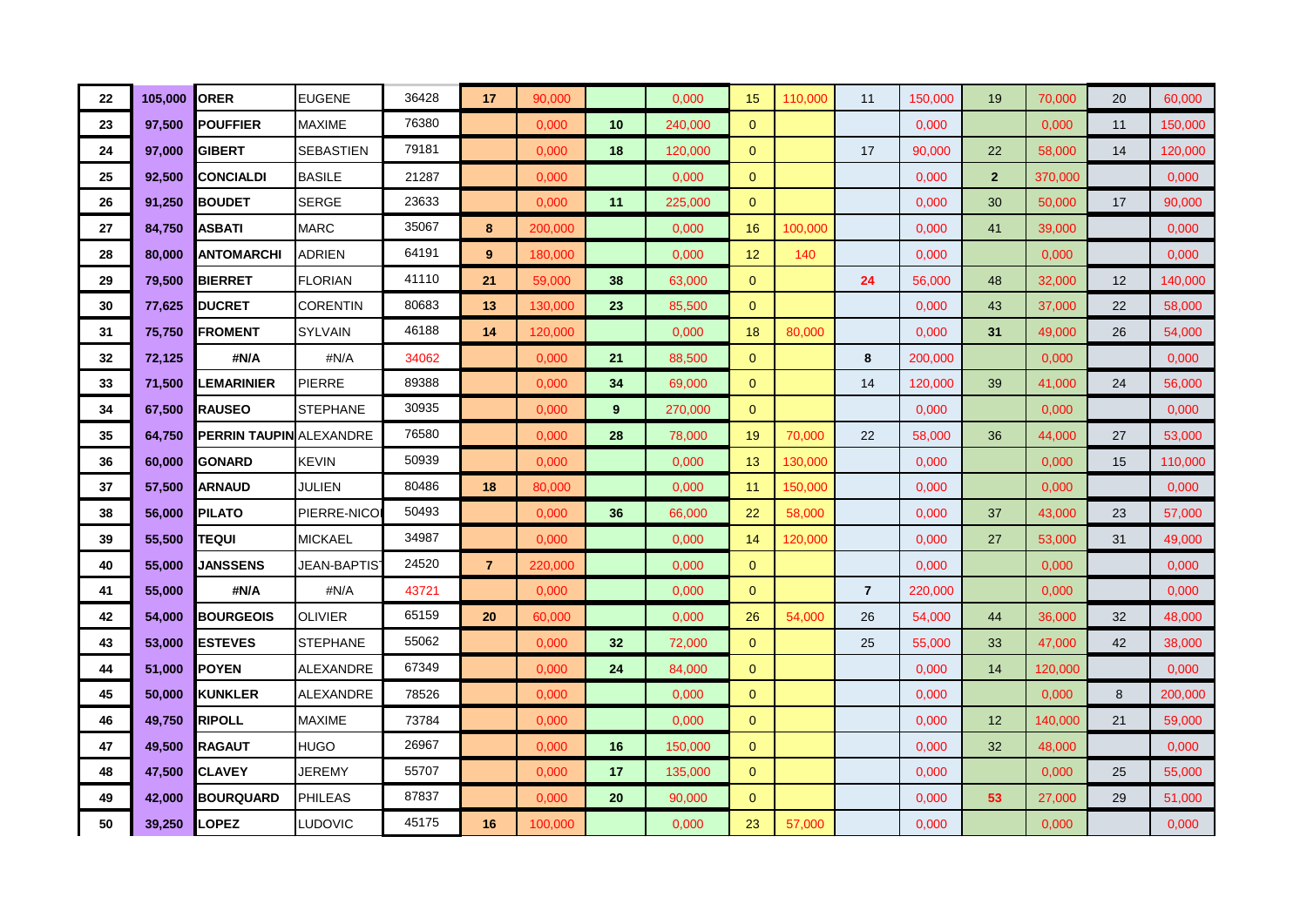| 51 | 37,500 | <b>PEUZIAT</b>              | VALENTIN          | 48078 |    | 0,000   |    | 0,000  | $\mathbf{0}$   |        |    | 0,000  | 11 | 150,000 |    | 0,000  |
|----|--------|-----------------------------|-------------------|-------|----|---------|----|--------|----------------|--------|----|--------|----|---------|----|--------|
| 52 | 34,750 | <b>CALTAGIRONE</b>          | <b>SEBASTIEN</b>  | 76343 | 22 | 58,000  |    | 0.000  | 28             | 52,000 |    | 0,000  | 51 | 29,000  |    | 0,000  |
| 53 | 32,375 | <b>LEFEBVRE</b>             | <b>CHRISTOPHE</b> | 54639 |    | 0,000   | 37 | 64,500 | $\mathbf{0}$   |        |    | 0,000  | 56 | 24,000  | 39 | 41,000 |
| 54 | 30,125 | <b>RIBAULT</b>              | <b>MICHAEL</b>    | 80952 |    | 0,000   | 29 | 76,500 | $\mathbf{0}$   |        |    | 0,000  |    | 0,000   | 36 | 44,000 |
| 55 | 29,250 | <b>PASQUIER</b>             | YANNICK           | 47937 |    | 0,000   | 44 | 54,000 | $\mathbf{0}$   |        |    | 0,000  | 60 | 20,000  | 37 | 43,000 |
| 56 | 27,500 | <b>BARANGER</b>             | FABIEN            | 81781 | 15 | 110,000 |    | 0,000  | $\mathbf{0}$   | 0,000  |    | 0,000  |    | 0,000   |    | 0,000  |
| 57 | 27,125 | ROLLIER                     | <b>ANTHONY</b>    | 36623 |    | 0,000   | 33 | 70,500 | $\mathbf{0}$   |        |    | 0,000  | 42 | 38,000  |    | 0,000  |
| 58 | 25,500 | <b>BOURGOUIN</b>            | <b>CHRISTOPHE</b> | 73145 | 27 | 53,000  |    | 0,000  | 31             | 49,000 |    | 0,000  |    | 0,000   |    | 0,000  |
| 59 | 25,125 | <b>POUFFIER</b>             | LAURENT           | 76381 |    | 0,000   | 43 | 55,500 | $\mathbf{0}$   |        |    | 0,000  |    | 0,000   | 35 | 45,000 |
| 60 | 25,000 | <b>MOMBAZET</b>             | DONATIEN          | 82478 | 26 | 54,000  |    | 0,000  | $\mathbf{0}$   |        |    | 0,000  |    | 0,000   | 34 | 46,000 |
| 61 | 24,750 | #N/A                        | #N/A              | 7044  |    | 0,000   | 46 | 51,000 | 32             | 48,000 |    | 0,000  |    | 0,000   |    | 0,000  |
| 62 | 22,500 | <b>VALANTIN</b>             | <b>FABIEN</b>     | 34844 |    | 0,000   |    | 0,000  | 17             | 90,000 |    | 0,000  |    | 0,000   |    | 0,000  |
| 63 | 22,250 | <b>BARATHIEU</b>            | SEBASTIEN         | 21680 |    | 0,000   |    | 0,000  | 25             | 55,000 |    | 0,000  | 46 | 34,000  |    | 0,000  |
| 64 | 22,250 | <b>COUDERC</b>              | OLIVIER           | 31661 |    | 0,000   |    | 0,000  | 24             | 56,000 |    | 0,000  | 47 | 33,000  |    | 0,000  |
| 65 | 21,750 | <b>BRIOIS</b>               | <b>ANTHONY</b>    | 65584 |    | 0,000   | 22 | 87,000 | $\overline{0}$ |        |    | 0,000  |    | 0,000   |    | 0,000  |
| 66 | 21,250 | <b>CARPANO</b>              | <b>PATRICE</b>    | 35614 |    | 0,000   |    | 0,000  | $\mathbf{0}$   |        |    | 0,000  | 45 | 35,000  | 30 | 50,000 |
| 67 | 20,125 | <b>NOBILLEAU</b>            | DAVID             | 91070 |    | 0.000   | 45 | 52,500 | $\mathbf{0}$   |        |    | 0,000  | 52 | 28,000  |    | 0,000  |
| 68 | 20,000 | <b>MOYSAN</b>               | DAVID             | 26584 |    | 0,000   |    | 0,000  | $\mathbf{0}$   |        | 18 | 80,000 |    | 0,000   |    | 0,000  |
| 69 | 18,500 | <b>GERMAIN</b>              | <b>ERIC</b>       | 27686 |    | 0,000   |    | 0,000  | 29             | 51,000 |    | 0,000  | 57 | 23,000  |    | 0,000  |
| 70 | 18,375 | <b>PICAUDE</b>              | MATHIEU           | 58435 |    | 0,000   | 31 | 73,500 | $\mathbf{0}$   |        |    | 0,000  |    | 0,000   |    | 0,000  |
| 71 | 17,500 | <b>BARANGER</b>             | XAVIER            | 34453 | 19 | 70,000  |    | 0,000  | $\mathbf{0}$   | 0,000  |    | 0,000  |    | 0,000   |    | 0,000  |
| 72 | 17,500 | #N/A                        | #N/A              | 58341 |    | 0,000   |    | 0,000  | $\overline{0}$ |        | 19 | 70,000 |    | 0,000   |    | 0,000  |
| 73 | 16,875 | LOGET                       | <b>CHRISTOPHE</b> | 62573 |    | 0,000   | 35 | 67.500 | $\mathbf{0}$   |        |    | 0.000  |    | 0,000   |    | 0.000  |
| 74 | 15,375 | <b>HENDRICKX</b>            | <b>GILLES</b>     | 47936 |    | 0,000   | 39 | 61,500 | $\mathbf{0}$   |        |    | 0,000  |    | 0,000   |    | 0,000  |
| 75 | 15,000 | <b>JEBIRA</b>               | BENJAMIN          | 90330 |    | 0,000   |    | 0,000  | 20             | 60,000 |    | 0,000  |    | 0,000   |    | 0,000  |
| 76 | 15,000 | PUJOL                       | <b>NICOLAS</b>    | 90549 |    | 0,000   | 40 | 60,000 | $\mathbf{0}$   |        |    | 0,000  |    | 0,000   |    | 0,000  |
| 77 | 14,750 | <b>CLAUX</b>                | <b>PHILIPPE</b>   | 13951 |    | 0,000   |    | 0,000  | 21             | 59,000 |    | 0,000  |    | 0,000   |    | 0,000  |
| 78 | 14,750 | <b>JIMENEZ</b>              | <b>CLEMENT</b>    | 71890 |    | 0,000   |    | 0,000  | $\mathbf{0}$   |        |    | 0,000  | 21 | 59,000  |    | 0,000  |
| 79 | 14,750 | <b>RODRIGUES AL FILLIPE</b> |                   | 86330 |    | 0,000   |    | 0,000  | $\mathbf{0}$   |        | 21 | 59,000 |    | 0,000   |    | 0,000  |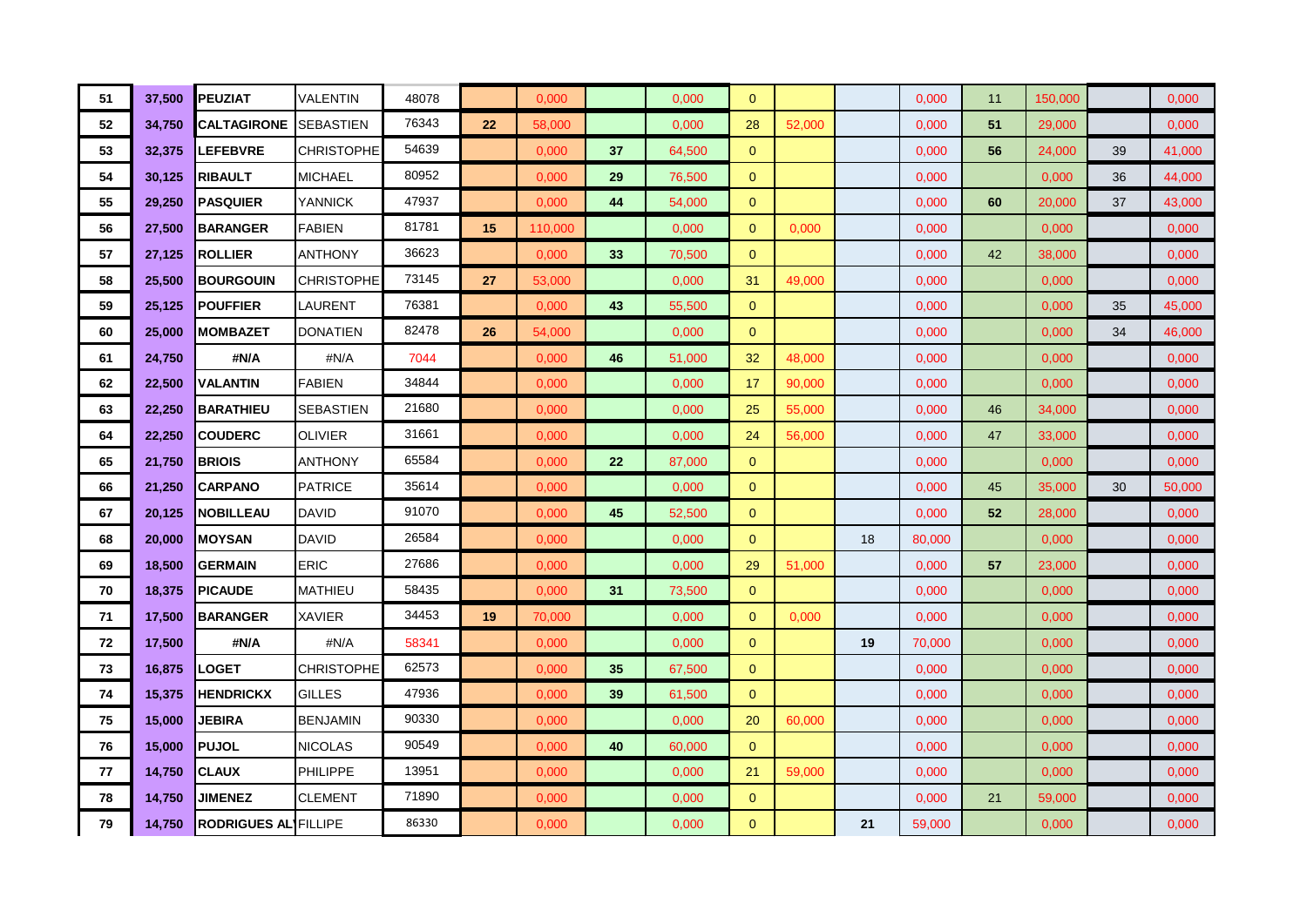| 80  | 14,625 | <b>DUPONCHELLE</b> NICOLAS      |                    | 86846 |    | 0,000  | 41 | 58,500 | $\mathbf{0}$   |        |    | 0,000  |    | 0,000  |    | 0,000  |
|-----|--------|---------------------------------|--------------------|-------|----|--------|----|--------|----------------|--------|----|--------|----|--------|----|--------|
| 81  | 14,250 | <b>DERAM</b>                    | JEREMY             | 49382 |    | 0,000  |    | 0,000  | $\mathbf{0}$   |        |    | 0,000  | 23 | 57,000 |    | 0,000  |
| 82  | 14,250 | <b>FEDOU</b>                    | SEBASTIEN          | 18760 | 23 | 57,000 |    | 0,000  | $\mathbf{0}$   |        |    | 0.000  |    | 0,000  |    | 0,000  |
| 83  | 14,250 | HUREL                           | SEBASTIEN          | 33427 |    | 0,000  |    | 0,000  | $\mathbf{0}$   |        | 23 | 57,000 |    | 0,000  |    | 0,000  |
| 84  | 14,250 | <b>PASQUIER</b>                 | LEO                | 71835 |    | 0,000  | 42 | 57,000 | $\mathbf{0}$   |        |    | 0,000  |    | 0,000  |    | 0,000  |
| 85  | 14,000 | <b>REVERT-COLLE GUILHEM-AYM</b> |                    | 84309 | 24 | 56,000 |    | 0,000  | $\overline{0}$ |        |    | 0,000  |    | 0,000  |    | 0,000  |
| 86  | 13,750 | <b>GENESTE</b>                  | <b>MATHIAS</b>     | 71524 |    | 0.000  |    | 0,000  | $\mathbf{0}$   |        |    | 0,000  | 25 | 55,000 |    | 0,000  |
| 87  | 13,750 | #N/A                            | #N/A               | 32160 | 25 | 55,000 |    | 0,000  | $\overline{0}$ |        |    | 0,000  |    | 0,000  |    | 0,000  |
| 88  | 13,500 | <b>LEE</b>                      | RAPHAEL            | 36157 |    | 0,000  |    | 0,000  | $\mathbf{0}$   |        |    | 0,000  | 26 | 54,000 |    | 0,000  |
| 89  | 13,250 | <b>JIMENEZ</b>                  | <b>BAPTISTE</b>    | 87863 |    | 0,000  |    | 0,000  | $\mathbf{0}$   |        |    | 0,000  | 27 | 53,000 |    | 0,000  |
| 90  | 13,250 | #N/A                            | #N/A               | 22867 |    | 0,000  |    | 0,000  | $\mathbf{0}$   |        | 27 | 53,000 |    | 0,000  |    | 0,000  |
| 91  | 13,250 | #N/A                            | #N/A               | 51272 |    | 0,000  |    | 0,000  | 27             | 53,000 |    | 0,000  |    | 0,000  |    | 0,000  |
| 92  | 13,000 | LOUISON                         | <b>PHILIPPE</b>    | 50060 |    | 0,000  |    | 0,000  | $\mathbf{0}$   |        |    | 0,000  |    | 0,000  | 28 | 52,000 |
| 93  | 12,750 | RACLIUS                         | <b>STEPHANE</b>    | 35929 |    | 0.000  |    | 0.000  | $\mathbf{0}$   |        |    | 0.000  | 29 | 51,000 |    | 0,000  |
| 94  | 12,500 | <b>ARRIVAT</b>                  | <b>FREDERIC</b>    | 32591 |    | 0,000  |    | 0,000  | 30             | 50,000 |    | 0,000  |    | 0,000  |    | 0,000  |
| 95  | 11,750 | <b>DOS SANTOS</b>               | <b>CHRISTOPHE</b>  | 50918 |    | 0,000  |    | 0,000  | $\mathbf{0}$   |        |    | 0,000  |    | 0,000  | 33 | 47,000 |
| 96  | 11,250 | BAK                             | <b>MICKAEL</b>     | 87211 |    | 0,000  |    | 0,000  | $\mathbf{0}$   | 0,000  |    | 0,000  | 35 | 45,000 |    | 0,000  |
| 97  | 10,500 | <b>PIERRAT</b>                  | OLIVIER            | 33273 |    | 0,000  |    | 0,000  | $\mathbf{0}$   |        |    | 0,000  | 38 | 42,000 |    | 0,000  |
| 98  | 10,500 | <b>MOUDIN</b>                   | <b>CHRISTIAN</b>   | 7944  |    | 0,000  |    | 0,000  | $\mathbf{0}$   |        |    | 0,000  |    | 0,000  | 38 | 42,000 |
| 99  | 10,000 | <b>STEPHAN</b>                  | <b>ANTHONY</b>     | 54801 |    | 0,000  |    | 0,000  | $\mathbf{0}$   |        |    | 0,000  | 40 | 40,000 |    | 0,000  |
| 100 | 10,000 | <b>COLMAGNE</b>                 | XAVIER             | 28810 |    | 0,000  |    | 0,000  | $\mathbf{0}$   |        |    | 0,000  |    | 0,000  | 40 | 40,000 |
| 101 | 9,750  | <b>BOUVIER</b>                  | GAEL               | 81707 |    | 0,000  |    | 0,000  | $\overline{0}$ |        |    | 0,000  |    | 0,000  | 41 | 39,000 |
| 102 | 7,750  | <b>RIBAULT</b>                  | <b>SEBASTIEN</b>   | 80954 |    | 0,000  |    | 0,000  | $\mathbf{0}$   |        |    | 0,000  | 49 | 31,000 |    | 0,000  |
| 103 | 7,500  | <b>ESTEVES</b>                  | <b>VICTOR</b>      | 51173 |    | 0,000  |    | 0,000  | $\mathbf{0}$   |        |    | 0,000  | 50 | 30,000 |    | 0,000  |
| 104 | 6,500  | <b>MASUYER</b>                  | CHRISTOPHE         | 90103 |    | 0,000  |    | 0,000  | $\mathbf{0}$   |        |    | 0,000  | 54 | 26,000 |    | 0,000  |
| 105 | 6,250  | <b>CHAMBON</b>                  | LOIC               | 41431 |    | 0,000  |    | 0,000  | $\mathbf{0}$   |        |    | 0,000  | 55 | 25,000 |    | 0,000  |
| 106 | 5,500  | <b>BELLINO</b>                  | YOANN              | 74848 |    | 0,000  |    | 0,000  | $\mathbf{0}$   |        |    | 0,000  | 58 | 22,000 |    | 0,000  |
| 107 | 5,250  | <b>LABROCHE</b>                 | <b>JEAN-CHRIST</b> | 58362 |    | 0,000  |    | 0,000  | $\mathbf{0}$   |        |    | 0,000  | 59 | 21,000 |    | 0,000  |
| 108 | 0,000  | <b>BOUCHET</b>                  | OLIVIER            | 81812 |    | 0,000  |    | 0,000  | $\mathbf{0}$   |        |    | 0,000  |    | 0,000  |    | 0,000  |